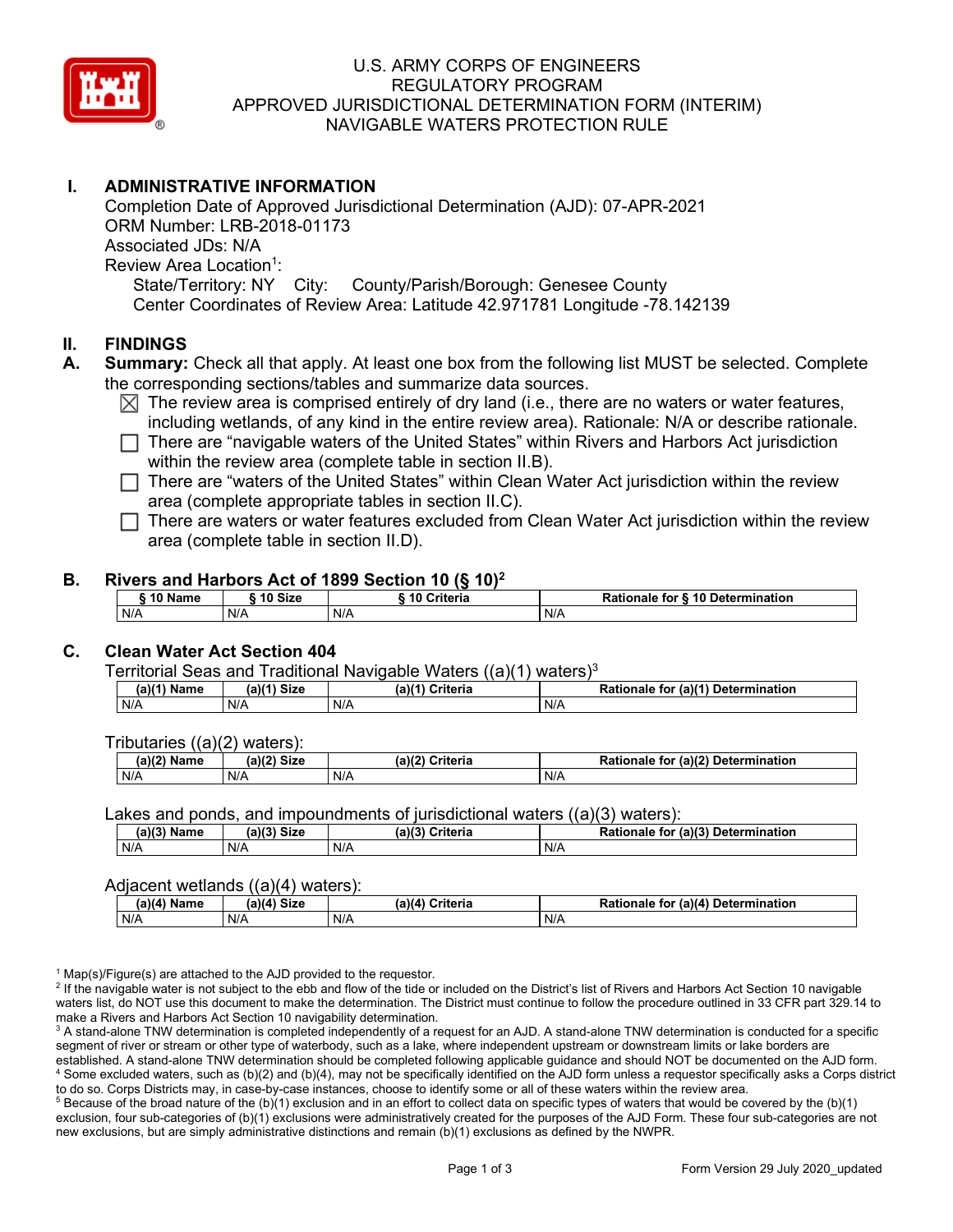

### U.S. ARMY CORPS OF ENGINEERS REGULATORY PROGRAM APPROVED JURISDICTIONAL DETERMINATION FORM (INTERIM) NAVIGABLE WATERS PROTECTION RULE

# **D. Excluded Waters or Features**

| Excluded waters $((b)(1) - (b)(12))^4$ : |                       |            |                                              |  |
|------------------------------------------|-----------------------|------------|----------------------------------------------|--|
| <b>Exclusion Name</b>                    | <b>Exclusion Size</b> | Exclusion° | <b>Rationale for Exclusion Determination</b> |  |
| N/A                                      | N/A                   | N/A        | N/A                                          |  |

# **III. SUPPORTING INFORMATION**

- **A. Select/enter all resources** that were used to aid in this determination and attach data/maps to this document and/or references/citations in the administrative record, as appropriate.
	- **\_x\_** Information submitted by, or on behalf of, the applicant/consultant: Wetland delineation report named "Wetland and Stream Delineation Report; Trousdale Solar, LLC; Town of Batavia, Genesee County, New York" conducted by Kleinfelder, Inc. and submitted on July 10, 2018 with accurate, complete data sheets and photographs*.* This information is sufficient for purposes of this AJD. Rationale: N/A.
		- **\_\_\_** Data sheets prepared by the Corps: *Title(s) and/or date(s).*
	- **\_x\_** Photographs: Google Earth Pro (2021), ESRI, Eagleview.
	- **\_\_\_** Corps Site visit(s) conducted on: *Date(s).*
	- **\_\_\_** Previous Jurisdictional Determinations (AJDs or PJDs): *ORM Number(s) and date(s).*
	- **\_\_\_** Antecedent Precipitation Tool: *provide detailed discussion in Section III.B.*
	- **\_x\_** USDA NRCS Soil Survey: Web soil survey reviewed
	- **\_x\_** USFWS NWI maps: USFWS online map reviewed
	- **\_\_\_** USGS topographic maps: *Title(s) and/or date(s).*

### **Other data sources used to aid in this determination:**

| Data Source (select)       | Name and/or date and other relevant information                                                  |
|----------------------------|--------------------------------------------------------------------------------------------------|
| <b>USGS Sources</b>        | N/A.                                                                                             |
| <b>USDA Sources</b>        | N/A.                                                                                             |
| <b>NOAA Sources</b>        | N/A.                                                                                             |
| <b>USACE Sources</b>       | ORM2 Maps.                                                                                       |
| State/Local/Tribal Sources | $N/A$ .                                                                                          |
| <b>Other Sources</b>       | NYS DEC Freshwater Wetland Mapper (no State regulated wetlands were found within the vicinity of |
|                            | the investigation area)                                                                          |

# **B. Typical year assessment(s):** N/A.

**C. Additional comments to support AJD:** The review area is 104 acres. Currently being used as farming land with sections of forested land. No previous delineations of the area were found. A review of in-house resources, USGS Quad Map, NRCS Web Soil Survey, NYSDEC Environmental Resource

 $1$  Map(s)/Figure(s) are attached to the AJD provided to the requestor.

<sup>&</sup>lt;sup>2</sup> If the navigable water is not subject to the ebb and flow of the tide or included on the District's list of Rivers and Harbors Act Section 10 navigable waters list, do NOT use this document to make the determination. The District must continue to follow the procedure outlined in 33 CFR part 329.14 to make a Rivers and Harbors Act Section 10 navigability determination.

<sup>&</sup>lt;sup>3</sup> A stand-alone TNW determination is completed independently of a request for an AJD. A stand-alone TNW determination is conducted for a specific segment of river or stream or other type of waterbody, such as a lake, where independent upstream or downstream limits or lake borders are established. A stand-alone TNW determination should be completed following applicable guidance and should NOT be documented on the AJD form. <sup>4</sup> Some excluded waters, such as (b)(2) and (b)(4), may not be specifically identified on the AJD form unless a requestor specifically asks a Corps district to do so. Corps Districts may, in case-by-case instances, choose to identify some or all of these waters within the review area.

 $5$  Because of the broad nature of the (b)(1) exclusion and in an effort to collect data on specific types of waters that would be covered by the (b)(1) exclusion, four sub-categories of (b)(1) exclusions were administratively created for the purposes of the AJD Form. These four sub-categories are not new exclusions, but are simply administrative distinctions and remain (b)(1) exclusions as defined by the NWPR.